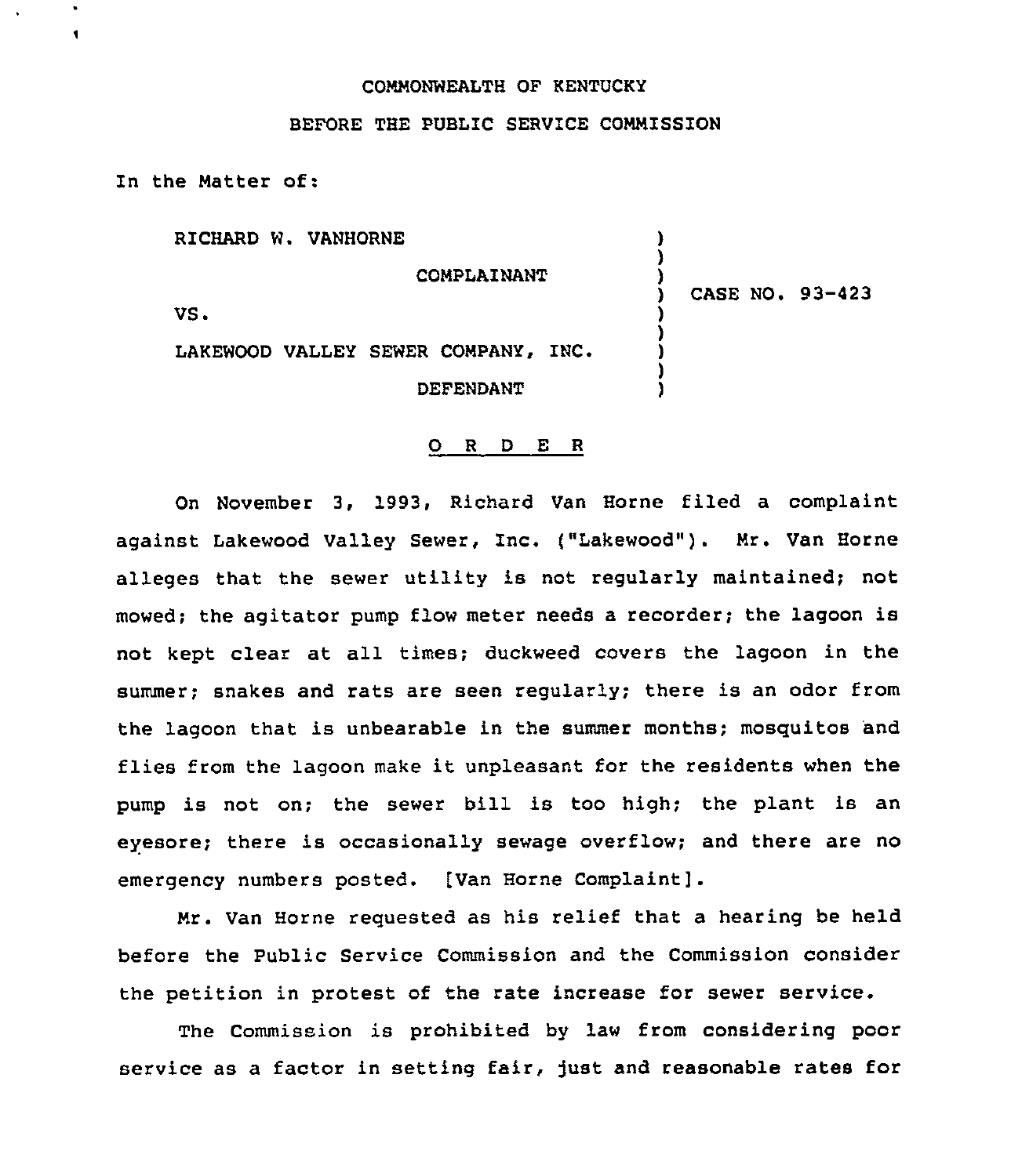the utilities under its jurisdiction. South Central Bell v. Utilitv Requlatorv Commission, Ky., 637 S.W.2d 649 (1982). Therefore, the Commission cannot consider Lakewood's rates as part of this complaint. Lakewood filed a separate rate application on August 11, 1993 in Case No. 93-279.<sup>1</sup>

The Commission scheduled a public hearing in this case on January 11, 1994. Lakewood was present at the hearing, represented by counsel. Frank Wethington, Lakewood's owner, testified on its behalf. Nr. Van Horne and William H. Doyle, of the Attorney General's Utility and Rate Intervention Division, also participated. The only intervenor, Kevin Kincaid, was not present at the hearing.

At the hearing, Mr. Van Horne testified that he had lived in Lakewood Valley Subdivision for nine months (Transcript of Evidence ("T.E"), p. 14). He produced <sup>a</sup> video, which he had recorded, showing duckweed, that the agitator was not turned on, there were no emergency numbers posted, "a hole a kid can crawl through and go in there" and "snake heaven." (T.E., p. 19). He also said he could smell the plant from his back patio three blocks away. (T.E., p. 20). He said he has seen snakes and rats at or near the property (T.E., p. 19-20). He never actually saw any rats or snakes inside the fence surrounding Lakewood. (T.E., p. 51). According to Frank Wethington, the lot adjacent to the plant belongs to someone else,

 $\mathbf{1}$ Case No. 93-279, The Application of Lakewood Valley Sewer Company, Inc. for an Adjustment of Rates Pursuant to the Alternative Rate Filing Procedure for Small Utilities.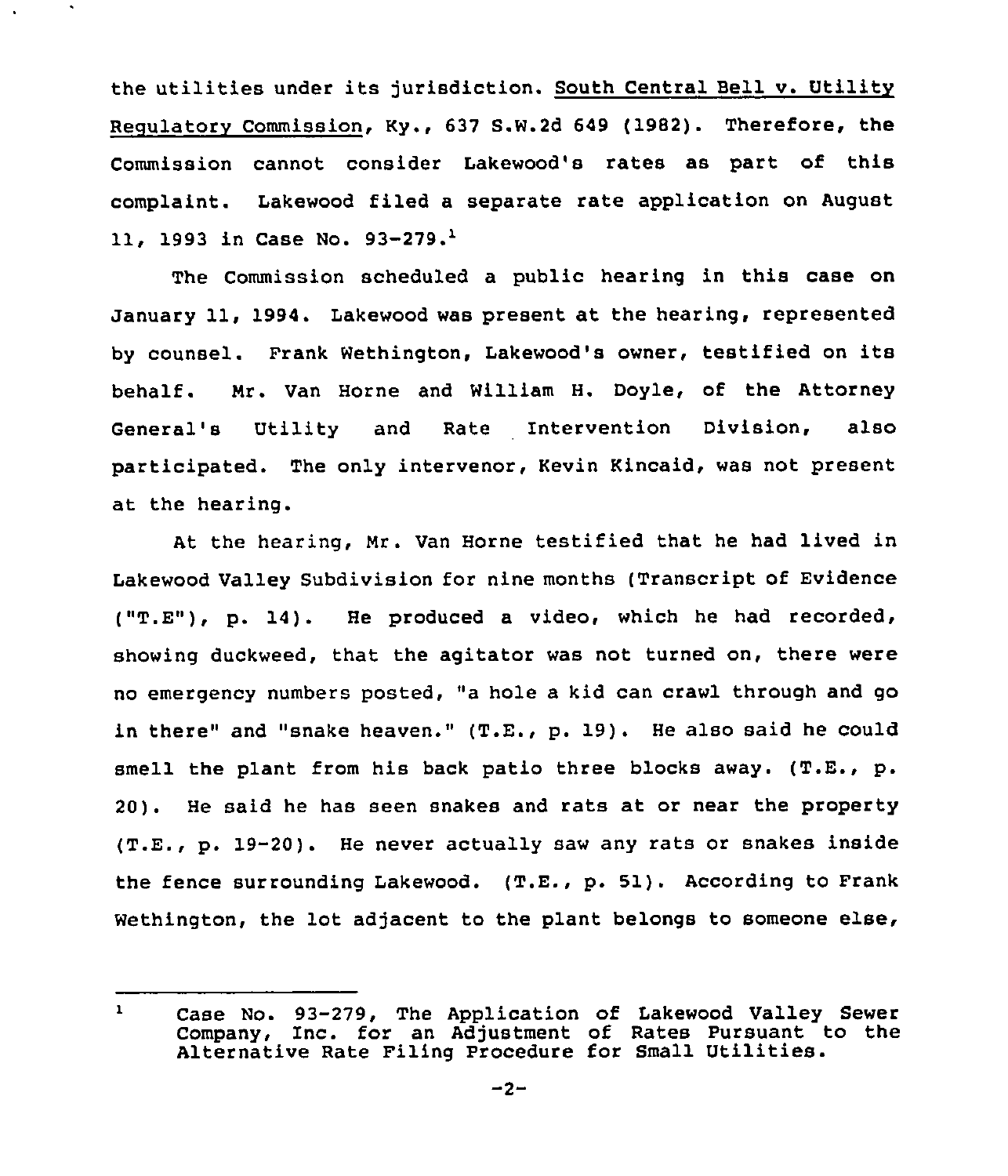Bob Jones, and that is where the grass has not been mowed, and rats and snakes have been seen. (T.E., p. 74).

 $\blacksquare$ 

Mr. Van Horne also testified that the last time he went to the property the agitator was working (T.E., p. 20), the emergency number was posted, and there was evidence of other maintenance efforts. (T.E., p. 23). He spoke with an employee of the Department of Natural Resources, Mike Mudd, regarding that agency's "Notices of Violation" sent to Iakewood's owner, each dated at least one year prior to the date the complaint was filed. (T.E., pp. 31-33, p. 106).

Mr. Van Horne stated he has seen muskrats inside the fence (T.E., p. 51) and the owner of Lakewood, Frank Wethington, admits there is a muskrat problem, but states he is uncertain how to rid the plant of them. He stated he is willing to consider any suggestions for legally removing them from the plant area.  $(T.E., g.)$  $p.78$ .

## FINDINGS

The Commission finds that there seem to have been some maintenance problems in the past but that it appears from the evidence of record that Mr. Wethington is attempting to cure each of the problems about which Mr. Van Horne complained. The only existing problems are the presence of muskrats on the property and the excessive duckweed on the surface of the lagoon. Commission Staff will work with Mr. Wethington to determine a legal way to remove the muskrats and Mr. Wethington has agreed to fill the

 $-3-$